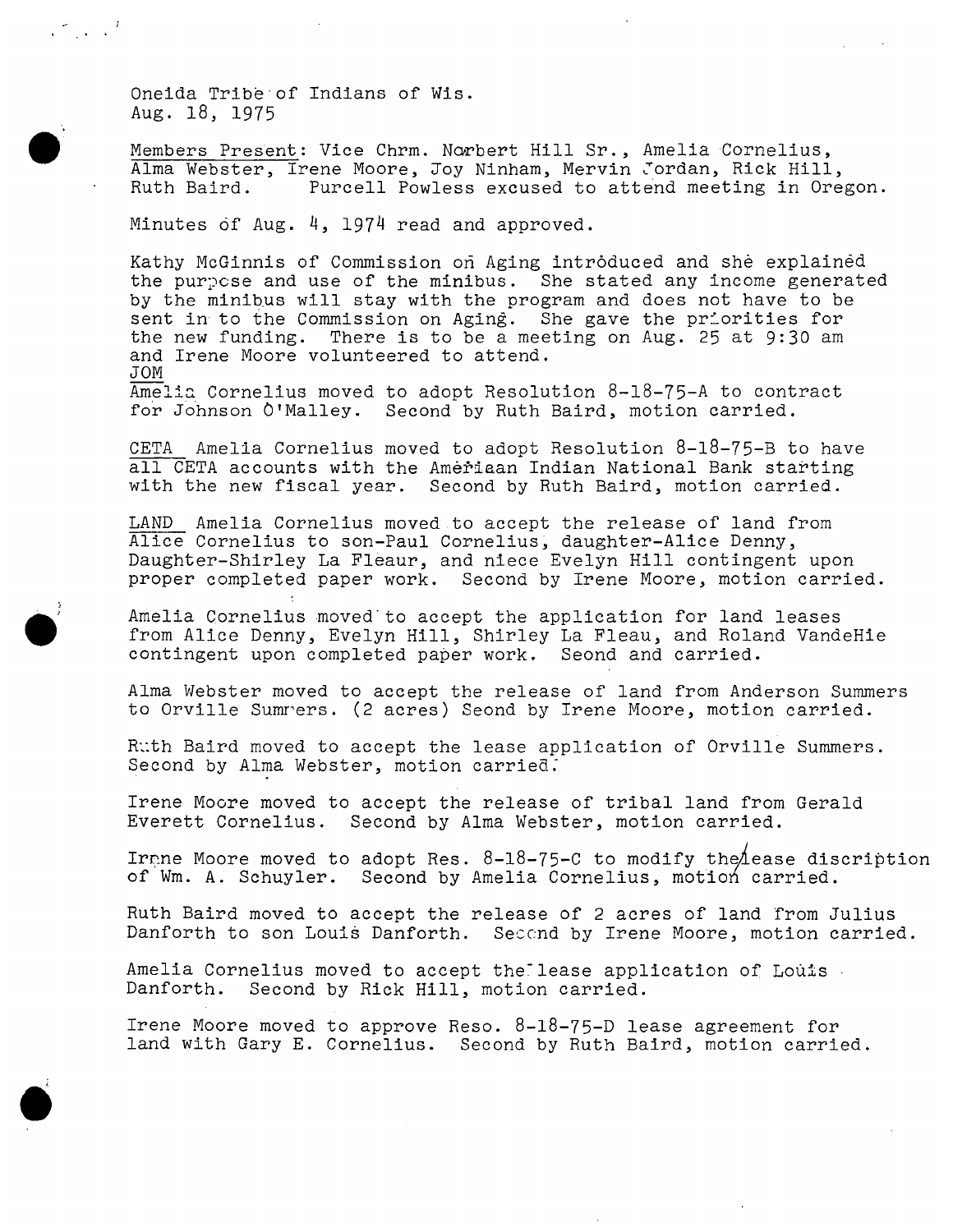**Page 2** 

Oneida **Business Committee meeting Aug.** 18, 1975

**CHR Amelia Cornelius moved to repost the position of CHR for another 15 days . Second and carried.** 

**Attorney Amelia Cornelius moved to adopt Resolution 8-18-75-E to retain Wallace (Buzz) Barlow as the Oneida Business Committee's attorney. Second by Irene Moore, motion carried.** 

**OEPD Irene Moore moved to adopt Reso. 8-18-75-F to print the updated OEDP. Second by Amelia Cornelius, motion carried.** 

**Devel. Corp. Irene Moore moved to adopt the Reso. 8-18-75-G to have, the Chairman proceed with a Development Corporation, second by Ruth Baird, motion carried.** 

Transportation Rick Hill moved to adopt Reso. 8-18-75<sup>-1</sup> to form a **Dept. of Transportation. Second by Alma Webster, motion carried.** 

**T.V. Joy Ninham moved to appoint Rick Hill, Bill Gollnick and Norbert Hill Jr. to the NEWIST Native American Film project.**  Second by Ruth B Ard. Motion carried.

**ONAP Mr. ChristJohn submitted a budget. Amelia Cornelius moved to table further discussion until a correct budget is available to all members.** 

**UWO Amelia Cornelius moved to further negotiate with UWO the implementation of education program at the Seminary.** Second by **Irene Moore, motion carried.** 

**Dental- Ruth Baird moved to accept the dental equipment from Dr. Kleohn. Second and carried.** 

**IAT Irene Moore moved to approve of the following for positions within the Indian Action Team program:** 

**John Lasliy - Carpenter instructor** 

**leon Smith - ElectricLaminstructor** 

**Denise Thompson - Sec. Receptionist** 

**and to approve the selection of Nancy Nelson as Tribal Payroll Clerk. Second and carried.** 

**Ruth Baird move to authorize Gary Schuyler and staff to select the trainess for IAT with Business Committee approval. Second by Joy Ninham, motion carried.** 

**Land** 

Joy Ninham moved to have Howard Cannon check fubther into the devel**opment of the Skenandore allotment. Second & carried".** 

**Foster Care Joy Ninham moved to appoint Shirley Hill and Priscilla Manders as the official delegates to the Foster Care Program with Audry Doxtater as the alternate. Second by Ruth Baird, motion carried.** 

**Bills Irene Moore moved to pay bills, second and carried.** 

**ONAP Alma Webster moved to tentatively approve the ONAP quarterly report. Second by Joy Ninham, motion carried.**